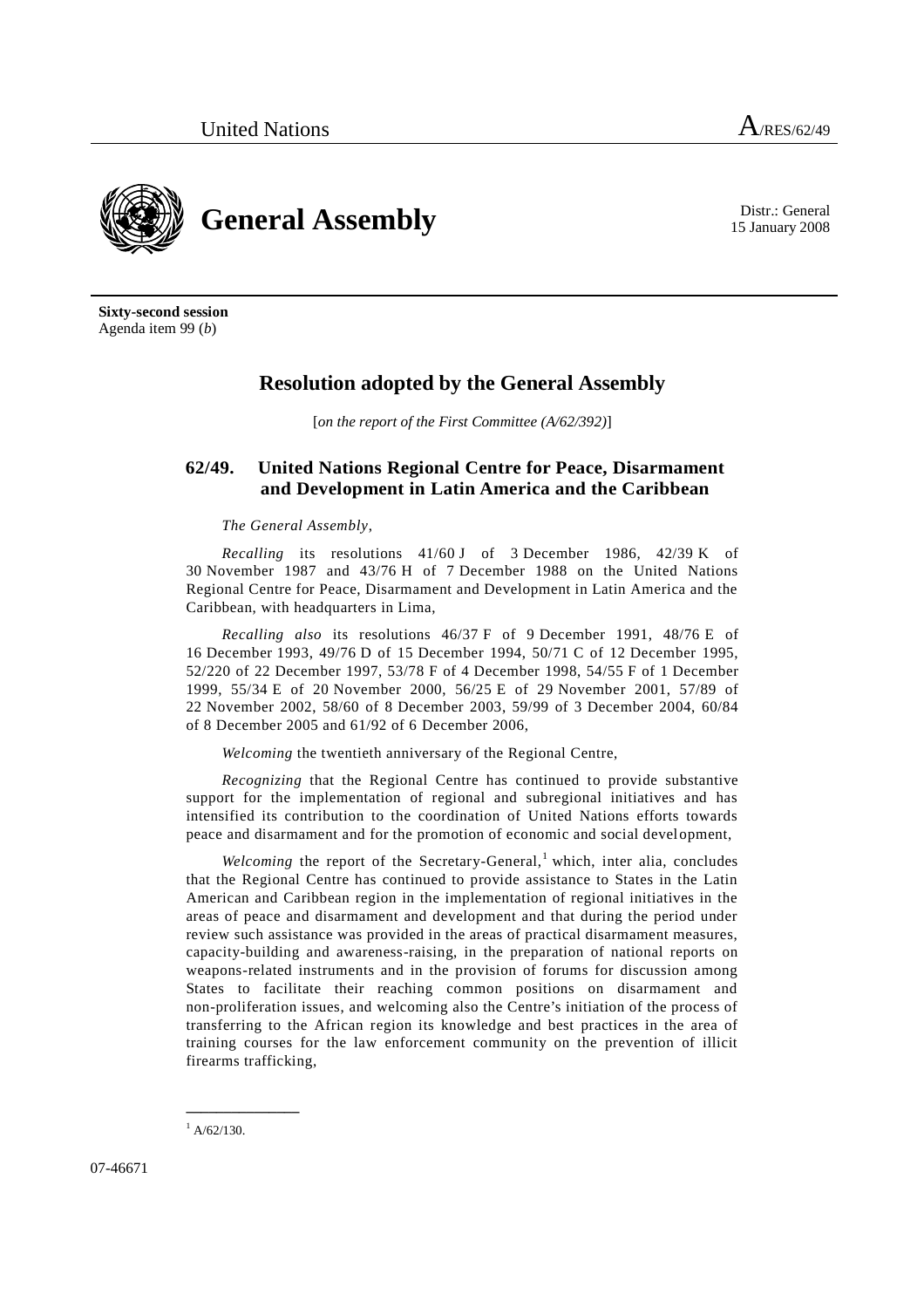*Recalling* the report of the Group of Governmental Experts on the relationship between disarmament and development,<sup>2</sup> referred to in General Assembly resolution 59/78 of 3 December 2004, which is of utmost interest with regard to the role that the Regional Centre plays in promoting the issue in the region in pursuit of its mandate to promote economic and social development related to peace and disarmament,

*Noting* that security and disarmament issues have always been recognized as significant topics in Latin America and the Caribbean, the first inhabited region in the world to be declared a nuclear-weapon-free zone,

*Welcoming* the support provided by the Regional Centre to strengthening the nuclear-weapon-free zone established by the Treaty for the Prohibition of Nuclear Weapons in Latin America and the Caribbean (Treaty of Tlatelolco),<sup>3</sup> as well as to promoting and assisting the ratification and implementation of existing multilateral agreements related to weapons of mass destruction and to promoting peace and disarmament education projects during the period under review,

*Bearing in mind* the important role of the Regional Centre in promoting confidence-building measures, arms control and limitation, disarmament and development at the regional level,

*Bearing in mind also* the importance of information, research, education and training for peace, disarmament and development in order to achieve understanding and cooperation among States,

*Recognizing* the need to provide the three United Nations regional centres for peace and disarmament with sufficient financial resources and cooperation for the planning and implementation of their programmes of activities,

1. *Reiterates its strong support* for the role of the United Nations Regional Centre for Peace, Disarmament and Development in Latin America and the Caribbean in the promotion of United Nations activities at the regional level to strengthen peace, stability, security and development among its member States;

2. *Expresses its satisfaction and congratulates* the Regional Centre for the activities carried out in the last year in the areas of peace, disarmament and development, and requests the Centre to take into account the proposals to be submitted by the countries of the region in promoting confidence -building measures, arms control and limitation, transparency, disarmament and development at the regional level;

3. *Expresses its appreciation* for the political support and financial contributions to the Regional Centre, which are essential for its continued operation;

4. *Appeals* to Member States, in particular those within the Latin American and Caribbean region, and to international governmental and non-governmental organizations and foundations to make and to increase voluntary contributions to strengthen the Regional Centre, its programme of activities and the implementation thereof;

5. *Invites* all States of the region to continue to take part in the activities of the Regional Centre, proposing items for inclusion in its programme of activities

**\_\_\_\_\_\_\_\_\_\_\_\_\_\_\_**

 $2$  See A/59/119.

<sup>3</sup> United Nations, *Treaty Series*, vol. 634, No. 9068.